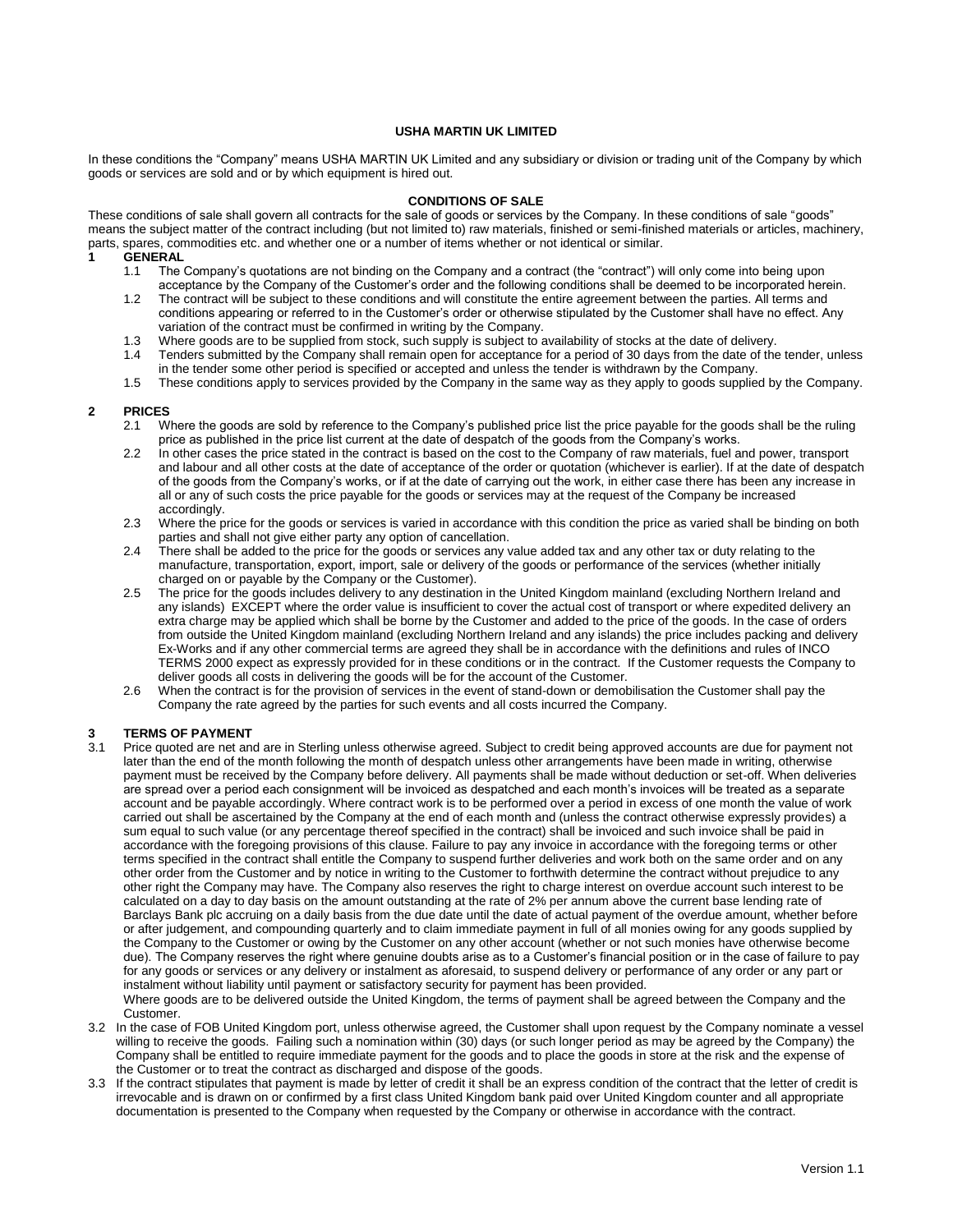# **4 TITLE TO GOODS**

- 4.1 Legal and beneficial ownership of goods shall remain with the company until payment in full has been received by the
	- company:<br>4.1.1 Fo 4.1.1 For those goods;<br>4.1.2 For any other good
	- For any other goods supplied by the company;
	- 4.1.3 Of any other monies due from the customer to the company on any account.
- 4.2 Until property in the goods passes to the customer under paragraph 4.1 above the customer shall:-<br>4.2.1 Be bailee of the goods;
	- 4.2.1 Be bailee of the goods;<br>4.2.2 Keep the goods separa
	- Keep the goods separately and readily identifiable as the property of the company:
	- 4.2.3 Not attach the goods to real property without the company's consent;<br>4.2.4 Not remove, deface or obscure any identifying mark or packaging on
	- 4.2.4 Not remove, deface or obscure any identifying mark or packaging on or relating to the goods;<br>4.2.5 Maintain the goods in satisfactory condition any keep them insured against all risks for their fu
	- Maintain the goods in satisfactory condition any keep them insured against all risks for their full price on the company's behalf from the date of delivery;
	- 4.2.6 Give the company such information relating to the goods as the company may require from time to time; and<br>4.2.7 Notify the company if it becomes subject to any event listed in clause 9.
	- Notify the company if it becomes subject to any event listed in clause 9.
- 4.3
- 4.3.1 Notwithstanding paragraph 4.1 above the customer may (as between it and its customer only) as principal in the ordinary course of its business sell the goods by bonafide sale at full market value or in the ordinary course of its business use the goods.
- 4.3.2 Goods shall be deemed sold or used in the order delivered to the customer.<br>4.3.3 Any resale by the customer of goods in which property has not passed to the
- Any resale by the customer of goods in which property has not passed to the customer shall (as between the company and the customer) be made by the customer as agent for the company.
- 4.4
- 4.4.1 If goods in which property has not passed to the customer are mixed with or incorporated into other goods the property in those other goods shall be held on trust by the customer for the company to the full extent of the sums recoverable by the company under paragraph 4.1 above.
- 4.4.2 The proceeds of sale of any goods and any other goods referred to in paragraph 4.4.1 or the proceeds of any insurance claim by the customer in respect of goods in which property has not passed or proceeds of above shall be held by the customer in trust for the company to the full extent of all sums recoverable by the company under paragraph 4.1 above.
- 4.4.3 The customer shall keep any proceeds of sale as referred to in paragraph 4.4.2 above in a separate account and the company shall have right to trace such proceeds (according to the principles in re halletts estate (1880) 13 ch d 696).
- 4.4.4 Upon accounting to the company for the entire proceeds of sales made under paragraph 4.3.3 and 4.4.1 or above, the company will pay to the customer a commission equivalent to the difference between the sums owed to the company and the value of such proceeds.
- 4.5 The customer assigns to the company all rights and claims the customer may have against its own customers and others in respect of goods specified in paragraphs 4.3.3 and 4.4.1 above.
- 4.6 At any time prior to property in goods passing to the customer (whether or not any payment to the company is then overdue or the customer is otherwise in breach of any obligation to the company) the company may without prejudice to any other of its
	- rights:- Retake possession of all or any part of the goods and enter any premises for that purpose (or authorise others to do so) which the customer hereby authorises.
	-
	- 4.6.2 Require delivery up to it of all or any part of the goods.<br>4.6.3 Terminate the customer's authority to resell or use the Terminate the customer's authority to resell or use the goods forthwith by written notice to the customer which authority shall automatically terminate (without notice) upon any insolvency of the customer or it going into liquidation (as defined in the insolvency act 1986) or it having a receiver or administrative receiver appointed or calling a meeting of its creditors or any execution or distress being levied on goods in its possession.
- 4.7 The company may at any time appropriate sums received from the customer as it thinks fit notwithstanding any purported appropriation of the customer.
- 4.8 Any goods repossessed by the company may be resold on such terms as the company may determine and the customer shall remain liable to the company for the difference between the net proceeds of such resale and all outstanding sums due to the company in respect of such goods and for all costs and expenses incurred by the company in repossessing storing and reselling the same.
- 4.9 Each paragraph and sub-paragraph of this clause is separate severable and distinct.

# **5 WARRANTY; LIMIT OF RESPONSIBILITY**

The company warrants that it will (at the company's choice) either repair or replace, or refund the full purchase price of any goods which are accepted by the company as being defective or not in accordance with the contract or any express description or representation given or made by or on behalf of the company in respect of the goods within a period of 3 months from despatch of such goods from the company's works (the "warranty period") save that this warranty shall not apply where the defect or fault is attributable to defective materials supplied by third parties where the customer's only remedy will be against that third party. In respect of services, if the company accepts within the warranty period that it has failed to execute the services in accordance with the express terms of the contract the company may at its option perform again such of the services as have not been carried out in accordance with the express terms of the contract or repay the customer the charge for such of the services as have not been so performed (provided such shall have been paid to the company by the customer). The customer's remedies in respect of any claim under the foregoing express warranty or any condition or warranty implied by law or any other claim in respect of the goods or services or any workmanship in relation thereto (whether or not involving negligence on the part of the company) shall in all cases be limited to repair, replacement reperformance or refund of the purchase price as aforesaid and any condition or warranty implied by law shall cease to apply after the expiry of the warranty period; and the company shall not in any circumstances be liable for any damages, compensation, costs, expenses, losses or other liabilities, whether direct, indirect or consequential, and any other remedy which would otherwise be available in law is hereby excluded except to the extent that such exclusion is prohibited by any rule of law. A claim in respect of any defect or failure to comply with the specification or in respect of any delivery of or payment for any other order, delivery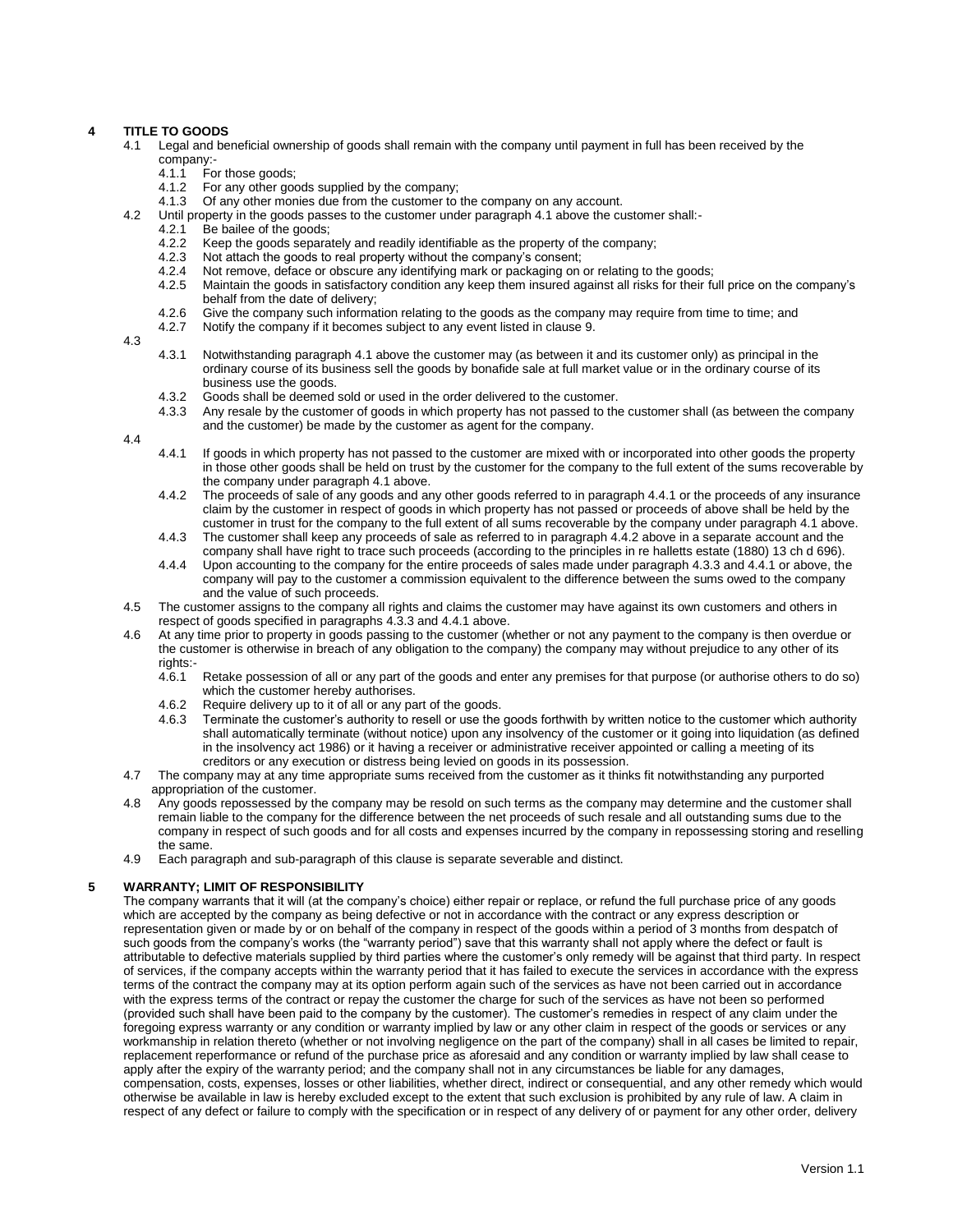or instalment or any part of the same order, delivery or instalment: the company's total liability to the customer in respect of all other losses arising under or in connection with the contract, whether in contract, tort (including negligence), breach of statutory duty, or otherwise shall not exceed the amount received by the company in consideration for the goods or services supplied.

# **6 DELIVERY AND COMPLETION DATES**

- 6.1 The delivery dates or the dates for carrying out the services specified in the contract are approximate only and, unless otherwise expressly stated, time is not of the essence for delivery or performance. The Company will not be liable in any circumstances for the consequences of any delay in delivery or performance or failure to deliver or perform its obligations under the contract if the duration of the delay is not substantial or if the delay or failure to perform its obligations under the contract is due to any Act of God, fire, inclement or exceptional weather conditions, industrial action (whether a t the Company's premises or elsewhere), hostilities, shortage of labour, materials, power or other supplies, late delivery or performance or non-delivery or nonperformance by suppliers or sub-contractors, governmental order or intervention (whether or not having the force of law) or any cause whatever beyond the Company's control or of an unexpected or exceptional nature.
- 6.2 No delay shall entitle the customer to reject any delivery or performance or any further instalment or part of the order or any other order from the Customer or to repudiate the order.

#### **7 DAMAGE, SHORTAGE OR LOSS IN TRANSIT**

- 7.1 Unless the contract otherwise stipulates, the risk in the goods passes to the customer when:<br>7.1.1 The goods are despatched from the company's works and the company accepts no r
	- The goods are despatched from the company's works and the company accepts no responsibility for any damage or loss in transit.
		- 7.1.2 Where the goods are appropriated to the customer at the company's premises upon collection of the goods by the customer or upon the expiry of 7 days from the company's written notice to the customer that such goods are ready for delivery whichever is the earlier.

#### **8 DELAYED ACCEPTANCE**

If for any reason the customer is unable to accept delivery of the goods when the goods are due and ready for delivery the Company may arrange storage of the goods at the Customer's risk and the Customer shall be liable to the Company for the reasonable costs (including insurance) of such storage. This provision is without prejudice to any other right which the Company may have in respect of the Customer's failure to take delivery of the goods or pay for them in accordance with the contract.

#### **9 TERMINATION**

If the Customer enters into a deed of arrangement or commits an act of bankruptcy or compounds with his creditors or if a receiving order is made against him or (being a company) it shall pass a resolution or the Court shall make an order that the Customer shall be wound up (otherwise than for the purposes of amalgamation or reconstruction) or if a receiving (including an administrative receiver) shall be appointed of any of the assets or undertaking of the Customer or if circumstances shall arise which entitle the Court or a creditor to appoint a receiver (including an administrative receiver) or a manager or which entitle the Court to make a winding up order or if the Customer takes suffers any similar action in consequence of debt or if anything analogous to or having the substantially similar effect to the aforementioned events occurs in any other jurisdiction or if the financial responsibility of the Customer shall, in the opinion of the Company become impaired or if the Customer shall commit any breach of any part of the contract the Company may without prejudice to its rights and remedies hereunder stop all goods in transit and suspend further deliveries and by notice in writing to the Customer may forthwith terminate the contract.

#### **10 HIREWORK**

- 10.1 Hire work and work involving the use of the Customer's materials is undertaken by the Company only on the express understanding that the Company cannot be responsible for any distortion, faults or defects which appear or develop during or, are caused by the work, howsoever, arising even resulting from any fault or negligence or mistake of the Company. The Company gives no guarantee or warranty of any kind but subject to the availability of capacity and facilities it will endeavour to correct any such distortion, faults or defects at the Customer's expense and risk. The Company shall not in any circumstances be liable for damages, compensations, costs, expenses, losses or other liabilities, whether direct, indirect or consequential and any other remedy which would otherwise be available in law is hereby excluded except to the extent that such exclusion is prohibited by law.
- 10.2 Unless it is otherwise expressly agreed in writing any waste material resulting from the performance of any hire work shall become the property of the Company but it is herein expressly agreed between the Company and the Customer that the Company may at any time order the Customer to remove any such waste material and the Customer hereby agrees that on receipt of any such order from the Company it will forthwith comply with such order.
- 10.3 The Customer agrees that it will reimburse the Company for any damage caused to any plant or machinery of the Company by the material supplied by the Customer to the Company.
- 10.4 The Company will have a lien on all the Customer's goods and materials in the possession of the Company for hire work in respect of all sums owing to the Company for such hire work.

#### **11 TOLERANCES AND TESTS**

- 11.1 Gauges, weights, chemical composition and analysis, quantities and size will so far as possible be adhered to but reasonable excesses and deficiencies thereof shall be accepted by the Customer, who shall not be entitled to reject any goods or to require replacement of any goods on the ground that they are not precisely specified.
- 11.2 Unless otherwise specifically agreed all tests, test pieces, and inspections whatsoever required by the Customer will be charged extra. Unless otherwise specifically requested by the Customer, tests of chemical comparison shall be based only on the steelmaker's analysis which shall be final. Tests and inspections shall take place under the Company's stated testing arrangements, and such test shall be final. All tests are subject to analytical tolerances.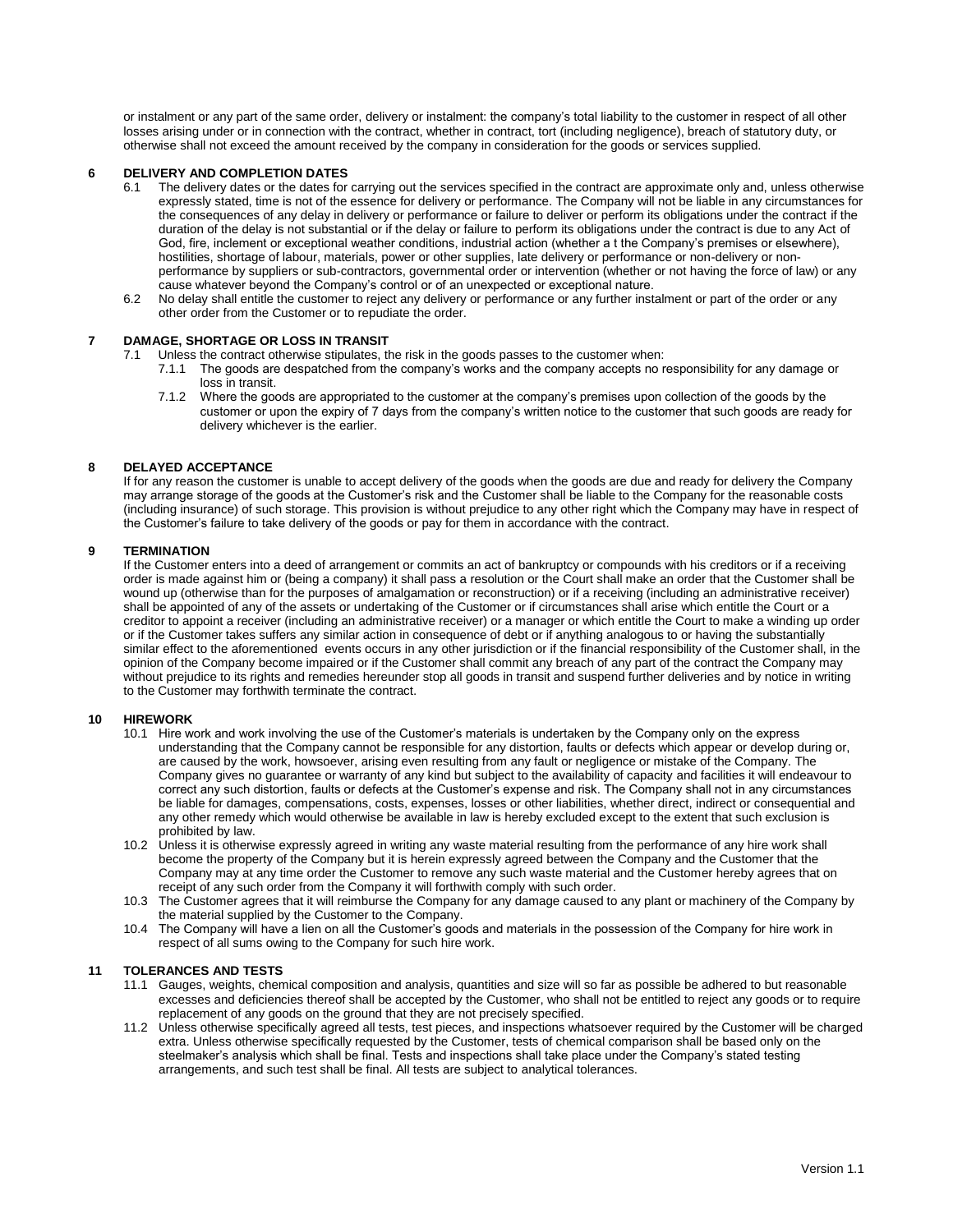# **12 NON-PRIME GOODS**

- 12.1 Goods sold as agreed by the Company and the Customer to be sold as "other than prime", "non-prime" or by any similar description or with a specified deviation are sold in their actual state as seen without warranty and with all faults whether or not the goods have been inspected by the Customer prior to delivery. Any statement, specification, description or other information provided by the Company in respect of such goods is given in good faith but the Company can accept no responsibility for its accuracy, under no circumstances will the Company be under an obligation to replace or make good such goods or entertain any claim whatsoever in respect thereof.
- 12.2 If the Customer shall re-sell such goods sold as "other than prime", "non-prime" or with a specified deviation or under any description which implies that the goods do not comply with any recognised specification or standard without processing or otherwise altering their state, save by decoiling, cutting or rebuilding the same, the Customer shall ensure that provisions in similar form to those set out in this paragraph are incorporated in the re-sale agreement.

#### **13 PATENTS AND CONFIDENTIALITY**

- 13.1 The Customer shall indemnify the Company against all actions, costs (including the cost of defending any legal proceedings) claims proceedings, accounts and damages in respect of any infringement or alleged infringement of any patent, registered design, unregistered design, design right, copyright, trademark or other industrial or intellectual property rights resulting from compliance by the Company with the Customer's instructions, whether express or implied.
- 13.2 Any intellectual property rights in or arising out of or in connection with the services provided shall be owned by the Company.
- 13.3 A party ("Receiving Party") shall keep in strict confidence all technical or commercial know-how, specification, inventions, processes or initiatives which are of a confidential nature and have been disclosed to the Receiving Party by the other Party ("Disclosing Party"), its employees, agents or its products or its services which the Receiving Party may obtain. The Receiving Party shall restrict disclosure of such confidential information to such of its employees, agents or subcontractors as need to know it for the purpose of discharging the Receiving Party's obligation under the Contract, and shall ensure that such employees, agents or subcontractors are subject to obligations of confidentiality corresponding to those which bind the Receiving Party. This clause shall survive termination of the Contract.

#### **14 INDEMNITY**

The Customer agrees upon demand to indemnify the Company against all losses, damages, injury, costs and expenses of whatever nature suffered by the Company to the extent that the same are caused by or related to:-

- 14.1 designs, drawings or specifications given to the Company by the Customer in respect of goods produced by the Company for the Customer' or
- 14.2 defective materials or products supplied by the Customer to the Company and incorporated by the Company in goods produced by the Company for the Customer; or
- 14.3 The improper incorporation assembly, use, processing, storage or handling of goods by the Customer.
- 14.4 Any act, neglect or breach of statutory duty done or committed by the Customer, his agents, servants or other contractors (not being employed by the Company).

# **15 NON-STANDARD ORDERS**

Where the Customer orders goods or materials of a type, size or quality not normally produced by the Company or services not normally performed by the Company, the Company will use all reasonable endeavours to execute the order, but if it proves impossible, impracticable or uneconomical to carry out or complete the order, the Company reserves the right to cancel the contract or the uncompleted balance thereof, in which event the Customer will only be liable to pay for the part thereof actually delivered or performed.

### **16 DRAWINGS, INFORMATION AND SAMPLES**

- 16.1 The Company is entitled to assume that all drawings, descriptions, specifications and other information supplied by the Customer to the Company, whether written or verbal, are in all respects complete, accurate and entirely suitable for the Customer's requirements.
- 16.2 Unless otherwise expressly agreed, the Company shall have no responsibility for the performance, suitability or durability of any goods or any materials or workmanship comprised therein to the extent that the same is manufactured in accordance with the Customer's designs, drawings, standards or specifications.
- 16.3 Notwithstanding that sample goods be exhibited to and inspected by the customer such sample goods are so exhibited and inspected solely to enable the customer to judge for himself the quality of the bulk and not so as to constitute a sale by sample. The customer shall take goods at his own risk as to their corresponding with the said samples and subject to the normal variation between bulk and sample accepted by the trade.
- 16.4 The Company will take all reasonable care of the Customer's drawings, standards or specifications while in the Company's possession but does not accept liability for loss or damage thereto howsoever arising except where neglect on the part of the Company or its agents was the direct cause of loss or damage and in those circumstances, the Company's liability shall be limited to the actual cost of replacement or repair to the exclusion of all other expenses, consequential loss, loss of profits and other expenses, liabilities and losses howsoever arising.
- 16.5 The Company reserves the right to destroy or otherwise to dispose of drawings, standards or specifications in its possession or custody (whether or not the property of the Customer) from which the Customer has not required goods to be made for a period of 12 months.

# **17 PACKING**

- 17.1 Unless otherwise specified, reels and packing materials will be charged extra, but where stated to be returnable, will be credited in full on return to the Company's works carriage paid in good condition. Where not returnable, the Customer will dispose of all packing in accordance with all regulations (whether statutory or otherwise) relating to the protection of the environment.
- 17.2 The Company uses all reasonable endeavours to ensure, where necessary, suitability of packing before despatch, but no claim will be accepted by the Company for breakage or damage in transit on the grounds of alleged unsuitability for packing.